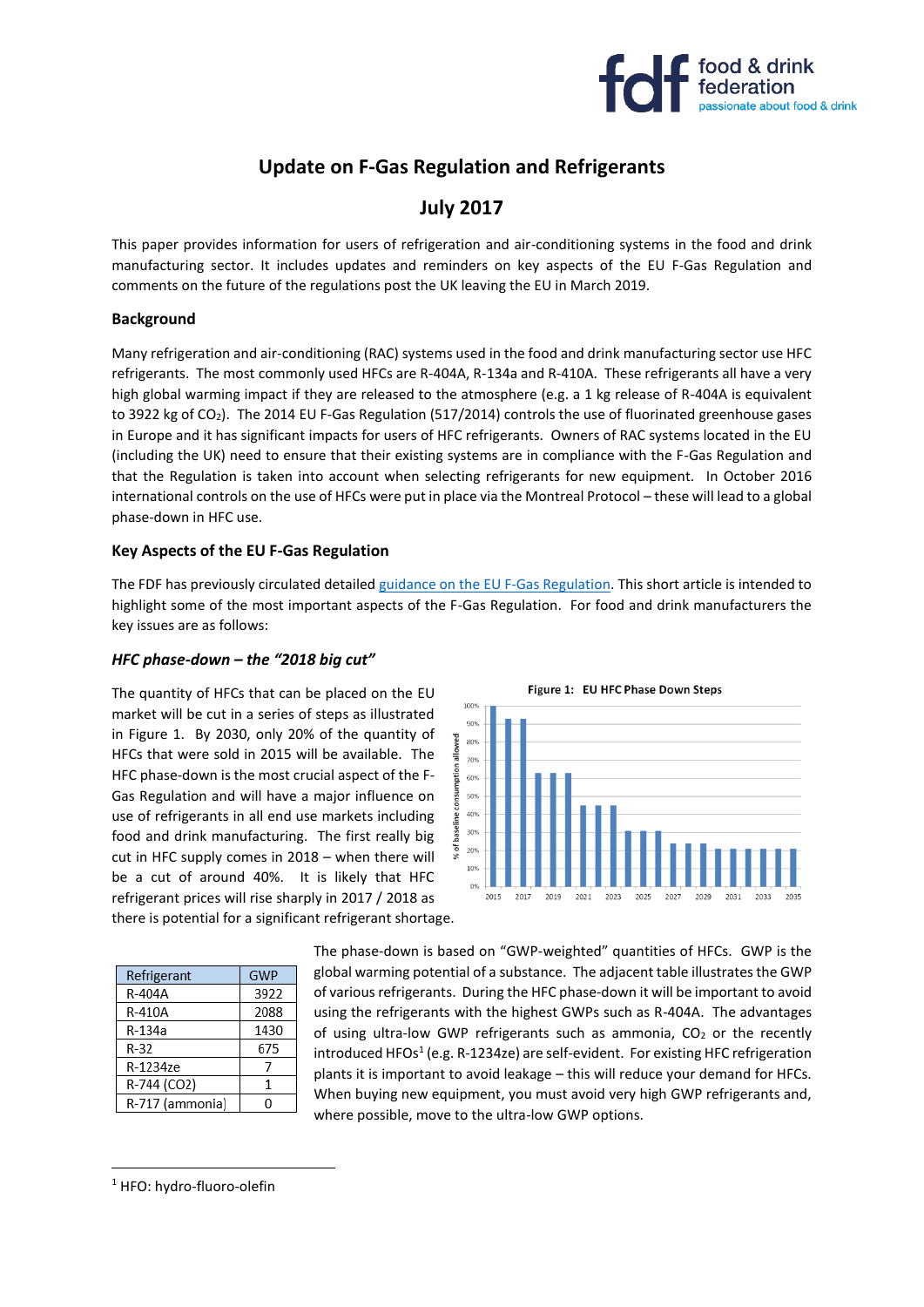## *Service ban that affects existing refrigeration equipment*

In January 2020 there will be a ban on using virgin HFCs to service refrigeration equipment that uses a refrigerant with a GWP above 2500. This mainly affects R-404A equipment, but is also relevant to plants using refrigerants such as R-507, R-434A and R-422D. There is an exemption for very small equipment (e.g. containing less than 10 kg of R-404A) and for plants that cool a product to below -50°C. If you own equipment that is affected by the service ban you need to make plans based on one of three options:

- a) You can retrofit the existing plant with a lower GWP refrigerant (it must have a GWP below 2500). For example, R-404A systems can be retrofitted with R-407F, R-448A or R-449A. This usually requires very few modifications to the existing plant and there is good evidence that energy efficiency will improve after a well-executed refrigerant retrofit.
- b) You can service the existing plant using reclaimed refrigerant. However, there is no guarantee that reclaimed refrigerant will be available.
- c) You can replace the plant with a new plant that uses a lower GWP refrigerant.

It is important to recognise that the big phase-down step in 2018 comes 2 years before the service ban. High GWP refrigerants such as R-404A are likely to become very expensive by 2018 – retrofitting or replacing such equipment before 2018 is worth strong consideration.

#### *Refrigerant choices for new equipment*

The main driver to use low GWP refrigerants in new equipment is the HFC phase-down. Most refrigeration equipment used in food and drink manufacturing has a life of well over 25 years. Buying plant with low GWP refrigerants helps "future-proof" your new systems.

In addition to the pressure created by the HFC phase-down, the F-Gas Regulation bans the use of HFC refrigerants with a GWP above 2500 in all new stationary refrigeration equipment from January 2020. However, the timing of this ban hides an "implicit ban" that is already in place. It makes no sense to purchase new industrial refrigeration equipment with a GWP above 2500 in 2016 – as such equipment will need to comply with the service ban in 2020!

In the food and drink manufacturing sector there are many options for using ultra-low GWP refrigerants in new equipment. Very high GWP refrigerants such as R-404A should be avoided with immediate effect and you should seriously question anyone giving you advice to use "medium-high" GWP HFCs such as R-134a or R-410A. Ammonia has been widely used in the industry for many years and is an excellent option, especially for large refrigeration equipment. For liquid chillers (e.g. for cooling a glycol secondary refrigerant) there are good alternatives with low GWP e.g. the HFO refrigerant R-1234ze (GWP = 7) is becoming widely available as an alternative to R-134a. Ammonia is well suited to large liquid chillers.  $CO<sub>2</sub>$  is already widely used in supermarket refrigeration systems and is now available for a range of industrial refrigeration applications.

A number of new refrigerant blends are being introduced by refrigerant manufacturers – around 20 new blends have been launched during the last 3 years. Most of these new refrigerants are blends of HFOs and HFCs. They have been designed to mimic the properties of the high GWP refrigerants that they are replacing. For example, some blends have properties similar to R-404A. Two of these (R-448A and R-449A) have the advantage of being non-flammable but the